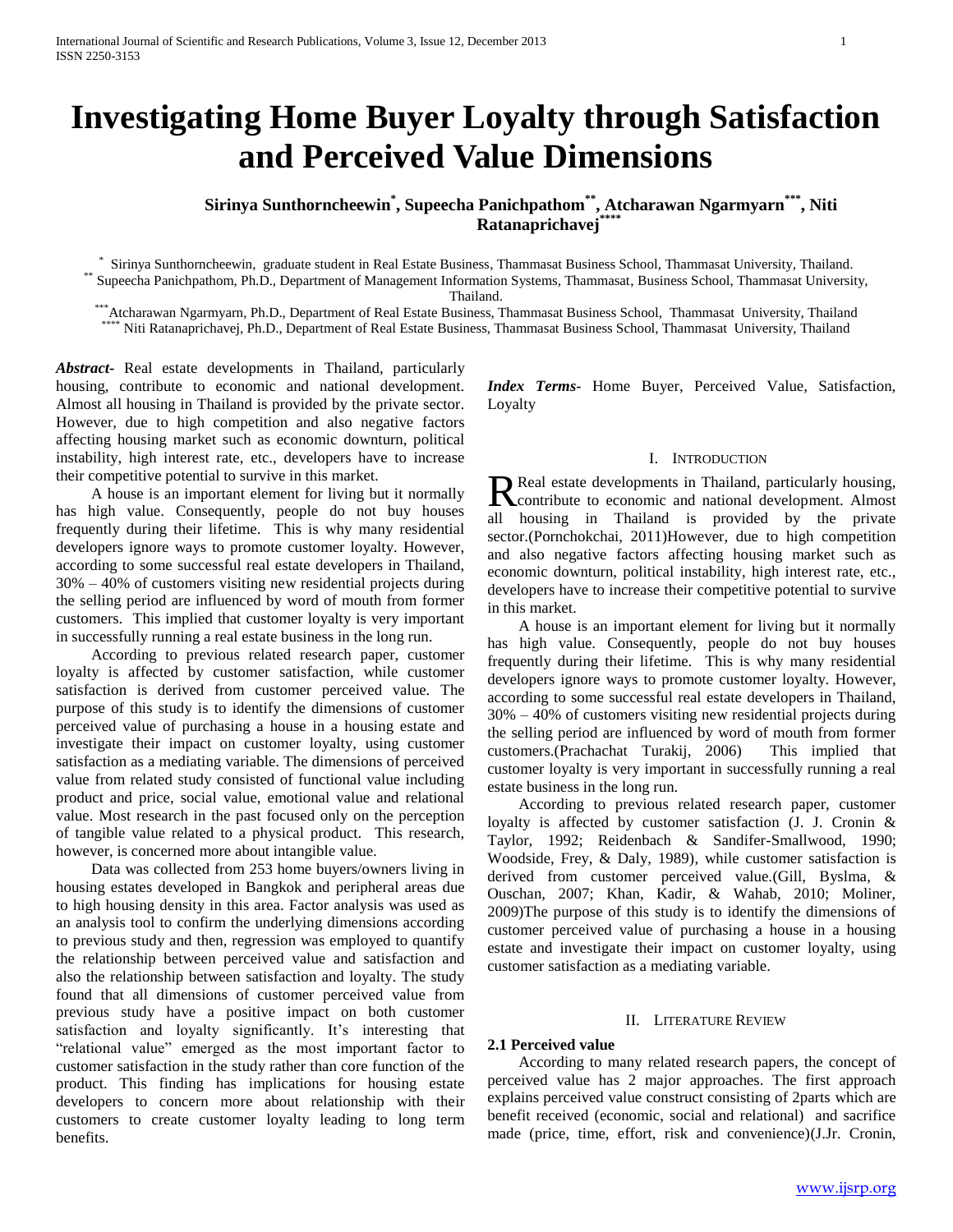Brady, & Hult, 2000; Dodds, Monroe, & Grewal, 1991; Lapierre, 2000; Roig, Garcia, Tena, & Monzonis, 2006)

 The second approach is based on multidimensional concept of perceived value under 2 main dimensions; cognitive which is mainly related to economic value of the core product or service and affective which concerns about social and emotional value. (Roig, et al., 2006)This concept is based on an assumption that perceived value should not be viewed as the outcome from a single value resulting from a trade- off between benefit and sacrificebecause perceived value is complex in nature and should be measured as multi-dimensional value. (Bolton & Drew, 1991; Khan, 2010) Consequently, this research is studied based on the second approach.

 Sweeney &Soutar (2001)studied about customer perceived value in purchasing durable goods (furniture and car stereo) and identified dimensions of perceived value as quality, emotional, price and social value. (Sweeney & Soutar, 2001)WhileRoig, Garcia, Tena, &Monzonis (2006) identified functional, emotional and social value as perceived value dimensions.(Roig, et al., 2006)Moliner (2009) focused only on functional value which included quality of service and price in his study. (Moliner, 2009)

 However, most of the research focuses only on the value of the physical product and neglecting the value of relationship(Dwyer & Tanner, 1999)Moreover, Lindgreen&Wynstra (2005) suggested that future research should focus on 2 main dimensions of perceived value which are core product value and relational value.(Lindgreen & Wynstra, 2005)Consequently, Khan (2010) studied on 2 main dimension of perceived value which consisted of perceived functional value which is related to quality, price and value of service and perceived relational value relating to confidence and communication. Both of them had effect on future intention significantly.(Khan, 2010; Khan, et al., 2010)

 For this research, there are 4 main dimensions of perceived value included in the study as follows;

 *Perceived functional value* : Perceived functional value of purchasing a house in this study includes 2 main dimension which is the value from a core product (Gill, et al., 2007; Lapierre, 2000; Moliner, Sanchez, Rodriguez, & Callarisa, 2007; Sweeney & Soutar, 2001) including quality, design and function of a house(Torbica & Stroh, 2001)and the value for money of a price (Chen & Hu, 2010; Gill, et al., 2007; Khan, 2010; Khan, et al., 2010; Lapierre, 2000; Moliner, 2009; Moliner, et al., 2007; Roig, et al., 2006; Sweeney & Soutar, 2001)

 *Perceived social value*: Perceived social value of purchasing a house in this studycan be explained as the utility derived from the product's ability to enhance social self-concept such as the feeling of acceptable from other people and how the product can make good impression on other people. (Roig, et al., 2006; Sheth, Newman, & Gross, 1991; Sweeney & Soutar, 2001)

*Perceived emotional value:* Perceived emotional value of purchasing a house is the utility derived from the feelings or affective states that a purchased house generates such as feeling good, like, happy or comfortable. (Gill, et al., 2007; Roig, et al., 2006; Sheth, et al., 1991; Sweeney & Soutar, 2001)

 *Perceived relational value:*Perceived relational value of purchasing a house is the utility derived from relationship with housing estate developer. Relational value attributes are; image,

conflict, solidarity, trust (Lapierre, 2000) and communication (Khan, 2010; Khan & Kadir, 2011; Khan, et al., 2010)

# **2.2 Customer satisfaction**

 There are many researchers in the past studying about customer satisfaction. Parker & Mathew (2001) found that customer satisfaction has a different meaning to each customer but normally satisfaction can be viewed as 2 alternatives; as an outcomeof a consumption activity or experience and as a process by comparing what is received and what is expected.(Parker & Mathews, 2001)(Gilly & Gelb, 1982)

 According to marketing concept, customer satisfaction is in the central position between thought and practice and is a major outcome of marketing activities which lead to the post purchase behavior such as attitude change, repeat purchase and brand loyalty. (Churchill & Surprenant, 1982)It is believed that high level of customer satisfaction is the best indicator of future profit of the organization.(Kotler, 1991)

# **2.3 Customer Loyalty**

 Customer retention and customer loyalty is the main basic goal of the organization as the consequent positive effect is repurchasing, long term relationship and profitability. (Zineldin, 2006)Beside repurchasing, customer loyalty also includes word of mouth. (Gro¨nroos, 1990)Mangold, Miller, & Brockway (1999) determined communicationbetween people as the important factor that influenced on customer purchasing behavior significantly because word of mouth from former customer who hasever experienced on the product or service seems more reliable.(Mangold, Miller, & Brockway, 1999) Consequently, word of mouth has major influence on purchasing decision of new customers. (Yi, 1990)

# **2.4 Relationship among perceived value, customer satisfaction and customer loyalty**

 Perceived value is the important factor that affects customer satisfaction (Gill, et al., 2007; Khan, et al., 2010; Moliner, 2009)and leads to customer loyalty or behavioral intention(McDougall & Levesque, 2000; Woodside, et al., 1989)Many empirical studies confirmed that customer satisfaction has influence on customer loyalty significantly. (J. J. Cronin & Taylor, 1992; Reidenbach & Sandifer-Smallwood, 1990; Woodside, et al., 1989) Consequently, Increasing customer satisfaction andcustomer retention leads to improved profits, positive word-of-mouth, andlower marketing expenditures (Reichheld, 1996)

Based on literature review, the hypothesises are as follows;

 H1: Perceived functional value – quality has a positive and direct influence on customer satisfaction.

 H2: Perceived functional value – price has a positive and direct influence on customer satisfaction

 H3: Perceived social value has a positive and direct influence on customer satisfaction

 H4: Perceived emotional value has a positive and direct influence on customer satisfaction

 H5: Perceived relational value has a positive and direct influence on customer satisfaction

 H6: Customer satisfaction has a positive and direct influence on customer satisfaction.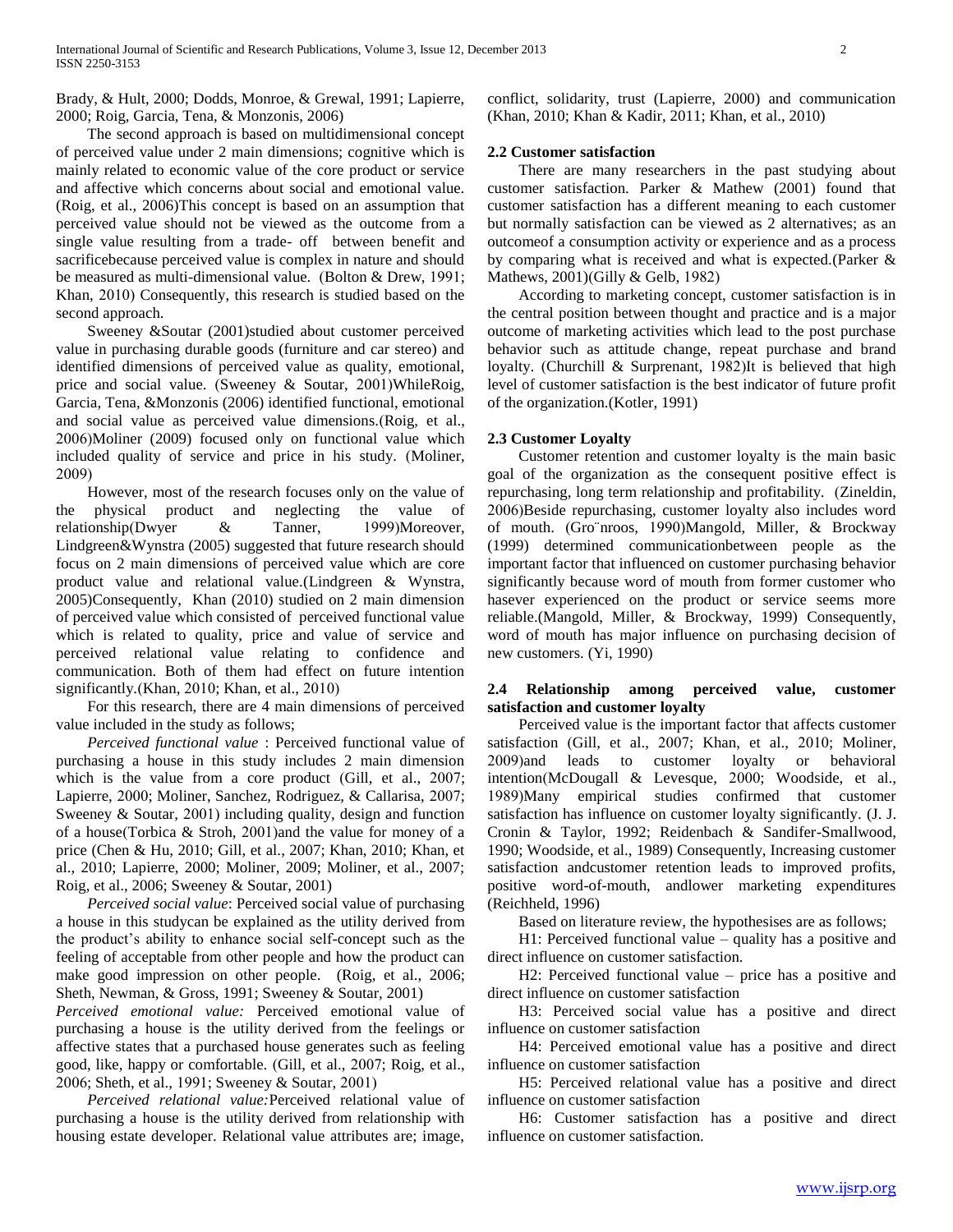International Journal of Scientific and Research Publications, Volume 3, Issue 12, December 2013 3 ISSN 2250-3153

### III. THE METHODOLOGY AND MODEL

 The questionnaire consists of three sections. The first section is to screen the respondents who must be buyers/owners of houses in housing estate. The second section is to evaluate the perceived value dimension consisting of perceived functional value (quality and price), perceived emotional value, perceived social value and perceived relational value and also to evaluate customer satisfaction and customer loyalty. And the last section is to determine the demographic background of the respondents.Data was collected from 253 home buyers/owners living in housing estates developed in Bangkok and peripheral areas due to high housing density in this area.

 Factor analysis (principal axis, varimax rotation) was used as an analysis tool to confirm the underlying dimensions. An analysis of the Eigen values for perceived value suggested that five factors exist under perceived value dimension consisting of perceived functional value – quality (FVQ), perceived functional value – price (FVP), perceived social value (SV), perceived emotional value (EV) and perceived relational value (RV). The total variance extracted by the three factors were 69.25 percent(Kaiser-Meyer-Olkin = 0.943, Bartlett's test of sphericity was significant at  $p = 0.000$  level).

 Reliability analysis was conducted to evaluate the multiitem scales of each perceived value dimension, customer satisfaction and customer loyalty. The Cronbach alpha results listed in table I were all the retained items and offer strong support for the reliability of five customer perceived value dimensions derived from the factor analysis

| <b>Variables</b>                             | Number of items | <b>Cronbach Alpha</b> |
|----------------------------------------------|-----------------|-----------------------|
| perceived functional value – quality $(FVQ)$ | 6               | 0.892                 |
| perceived functional value $-$ price (FVP)   | 3               | 0.879                 |
| perceived social value (SV)                  | $\overline{4}$  | 0.915                 |
| perceived emotional value (EV)               | 5               | 0.918                 |
| perceived relational value (RV)              | 11              | 0.960                 |
| <b>Customer Satisfaction</b>                 | 5               | 0.903                 |
| <b>Customer Loyalty</b>                      | 4               | 0.965                 |

**Table I: Reliability Analysis**

 Multiple regressionwas employed to quantify the relationship between perceived value dimensions consisting of perceived functional value – quality, functional value – price, social value, emotional value and relational valueand customer satisfaction. The results showed that all independent variables together explain 76 percent of the variance  $(R^2)$  in customer satisfaction, which is significant at F value 156.715. Among these fivedimensions, an examination of the t-value indicates that perceived functional value - quality (9.007), perceived functional value – price (8.757), perceived social value (7.697), perceived emotional value (14.852) and perceived relational value (16.122) contributes as good predictors to customer satisfaction.

 Simple regression was used to test the customer loyalty as the dependent variable and the customer satisfaction as the independent variable. The results showed that customer satisfaction explains 62 percent of the variance  $(R^2)$  in customer loyalty, which is significant at F value 152.142 with t-value of 20.366

 Results are shown in Table II. The model confirmed the positive and direct influence of all perceived value dimensions on customer satisfaction and also customer satisfaction on customer loyalty. Therefore, H1 – H6 were accepted.

**Table II : Regression Analysis**

| <b>Dependent</b><br><b>variables</b> | <b>Independent variable</b>                  | <b>Beta</b> | t-value | significance |
|--------------------------------------|----------------------------------------------|-------------|---------|--------------|
| Customer<br>Satisfaction             | perceived functional value $-$ quality (FVQ) | 0.281       | 9.007   | 0.000        |
|                                      | perceived functional value $-$ price (FVP)   | 0.274       | 8.757   | 0.000        |
|                                      | perceived social value (SV)                  | 0.240       | 7.697   | 0.000        |
|                                      | perceived emotional value (EV)               | 0.465       | 14.852  | 0.000        |
|                                      | perceived relational value (RV)              | 0.503       | 16.122  | 0.000        |
| Customer<br>Loyalty                  | <b>Customer Satisfaction</b>                 | 0.789       | 20.366  | 0.000        |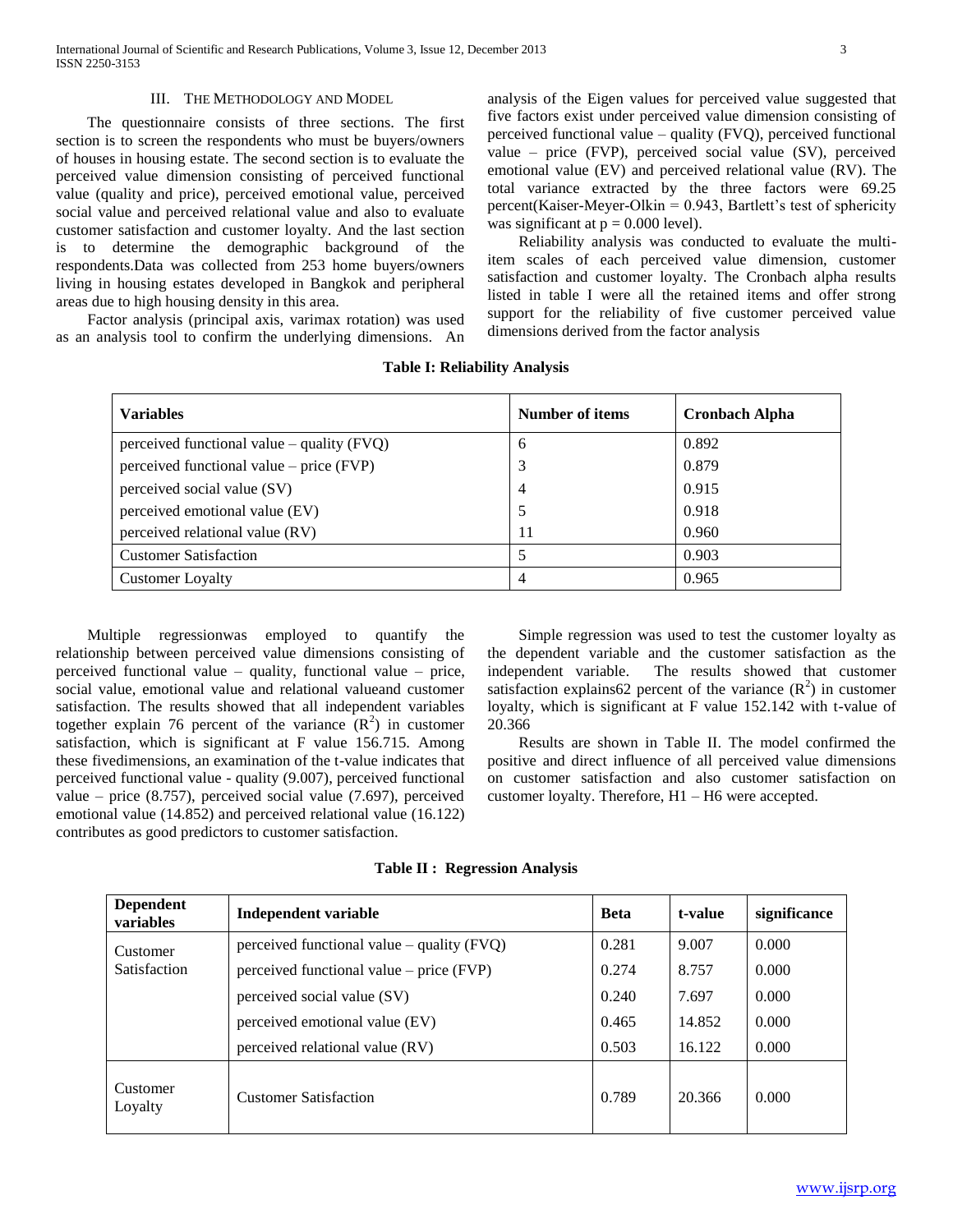The figure below is the final research model showing the results of regression analysis.



**Figure I : Research model**

#### IV. THE FINDINGS

 The dimensions of perceived value consisting of perceived functional value including quality and price, social value, emotional value and relational value. The study found that all dimensions of customer perceived value in the research model have positive impact on customer satisfaction significantly. And also the customer satisfaction has a positive impact on customer loyalty. It's interesting that "relational value" emerged as the most important factor affecting customer satisfaction in the study rather than the core function of the product.

#### V. SUMMARY AND CONCLUSIONS

 In summary, all dimensions of perceived value have significant impact on customer satisfaction which is a mediating variable to customer loyalty. Most of the researches in the past focused only on the perception of tangible value related to a physical product. This research, however, concerns more about intangible value,especially the emotional and relational value which have the most impact to customer satisfaction. This study has implications for housing estate developers to pay attention tomaintaining a good relationship with their customers and also focuses on emotional marketing to increase customer satisfaction and customer loyalty leading to long term and sustainable benefits.

#### **REFERENCES**

- [1] Bolton, R. N., & Drew, J. H. (1991). A multistage model of customers' assessments of service quality and value. Journal of Consumer Research, 17, 375-384.
- [2] Chen, P.-T., & Hu, H.-H. (2010). How determinant attributes of service quality influence customer-perceived value: An empirical investigation of

the Australian coffee outlet industry. International Journal of Contemporary Hospitality Management, 22(4), 535-551.

- [3] Churchill, G. A. J., & Surprenant, C. (1982). An Investigation into the Determinants of Customer Satisfaction. Journal of Marketing Research, 19, 491-504.
- [4] Cronin, J. J., Brady, M., & Hult, T. (2000). Assessing the effect of quality, value and customer satisfaction on customer behavioral intentions in service environments. Journal of Retailing, 76(2), 193-218.
- [5] Cronin, J. J., & Taylor, J. a. S. A. (1992). Measuring Service Quality: A Reexamination and Extension. The Journal of Marketing, 56(3), 55-68.
- [6] Dodds, W. B., Monroe, K., & Grewal, D. (1991). Effects of price, brand and store information on buyers' product evaluations. Journal of Marketing Research, 28(3), 307-319.
- [7] Dwyer, F. R., & Tanner, J. F. (1999). Business marketing: Connecting strategy, relationships and learning. Boston: Irwin/McGraw-Hill.
- [8] Gill, D., Byslma, B., & Ouschan, R. (2007). Customer perceived value in a cellar door visit: the impact on behavioural intentions. International Journal of Wine Business Research, 19(4), 257-275.
- [9] Gilly, M. C., & Gelb, B. D. (1982). Post-Purchase Consumer Processes and the Complaining Consumer. Journal of Consumer Research, 9(3), 323-328.
- [10] Gro"nroos, C. (1990). Service Management and Marketing. Lexington, MA: Lexington Books.
- [11] Khan, N. (2010). Functional and relational value influence on commitment and future intention: the
- [12] case of banking industry. Journal of International Social Research, 3(10), 376-391.
- [13] Khan, N., & Kadir, S. L. S. A. (2011). The impact of perceived value dimension on satisfaction and behavior intention : Young-adult consumers in banking industry. Journal of Business Management 5(16), 7055-7067.
- [14] Khan, N., Kadir, S. L. S. A., & Wahab, S. A. (2010). Investigating Structure Relationship from Functional and Relational Value to Behavior Intention: The Role of Satisfaction and Relationship Commitment. International Journal of Business and Management, 5(10), 20-36.
- [15] Kotler, P. (1991). Marketing Management-Analysis, Planning, Implementation and Control (7th ed.). Englewood Cliffs, NJ: Prentice-Hall, Inc.
- [16] Lapierre, J. (2000). Customer-perceived value in industrial contexts. Journal of Business & Industrial Marketing Research, 15(2/3), 122-140.